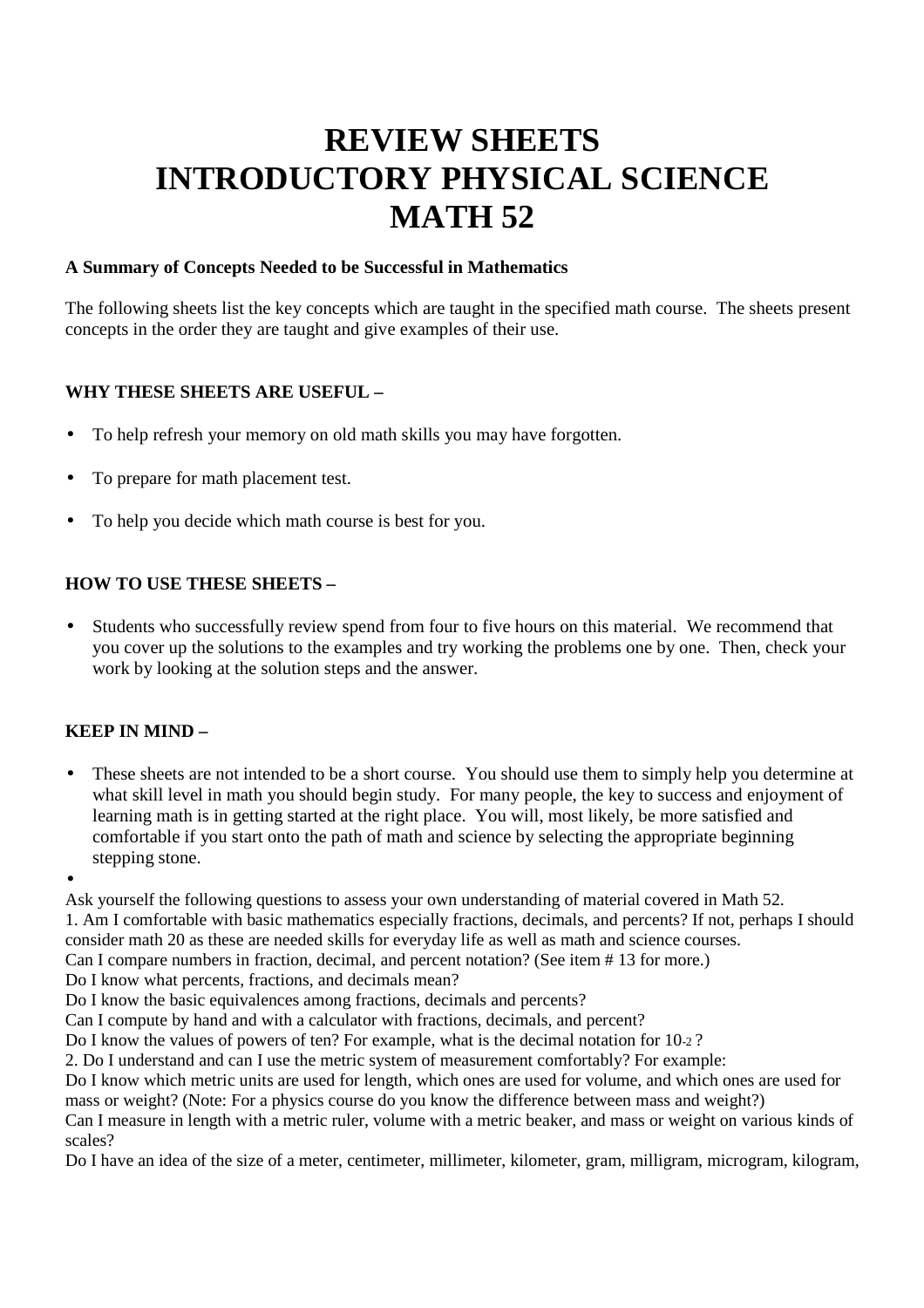liter and milliliter?

Can I estimate lengths, volumes, and masses in metric units? (A new pencil is about cm long. An average newborn baby is about \_\_\_\_ kilograms. A normal sized coffee cup holds about \_\_\_ milliliters.)

Do I have a sense of Celsius (Centigrade) temperatures? For example, would I wear a jacket if it is 20° C?

Do I recognize the abbreviations used for the metric system?

Do I know the value of metric prefixes like kilo, milli, centi, Mega, micro, nano, pico, and Giga?

Do I know equivalences in the metric system? For example:

 $1 L =$   $mL$   $1 mcg =$   $g$   $1 cm =$   $mm$ 

Do I know how 1 mL, 1 cc, and 1  $\text{cm}^3$  relate?

3. Do I understand and can I use the American Standard measurement system comfortably? For example:

Do I know the abbreviations for the American Standard measurement system?

Do I know equivalences? For example:

1 ft =  $\ln 1$  mi =  $\ln 1$  ft, 1 qt =  $\ln 1$  min =  $\ln 1$  sec, 1 lb =  $\ln 2$ 

Do I know common equivalences between the metric system and the American Standard system?

 $1 \text{ kg} =$  \_\_\_ lb  $1 \text{ in} =$  \_\_\_\_ cm  $1 \text{ quart} =$  \_\_\_\_\_ mL

4. Can I do unit conversions within each system and between the two systems? For example: Can I use the method of unit analysis (dimensional analysis) to change units? Can I fill in the "fraction" conversions with the correct numbers and measurement units to change 3600 gal/hr to c/sec?

3600*gal* 1*hr* × *gal* × *qt* × *pt* × min × sec =

Can I use the above method to change 2.5 feet to centimeters?

Can I use the above method to change 4.65 gal per min to mL per sec?

Can I use the methods of ratio and proportion to change units?

5. Can I add, subtract, multiply, and divide positive and negative numbers with and without a calculator?

D.  $\frac{30}{-5}$ 

A.  $-2 - 5 =$  B.  $(-5)(-3) =$  C.  $-10-3=$ 

$$
E. \frac{-12 + (-4)(2)}{-5} =
$$

6. Can I interpret and compute with scientific notation?

Can I convert decimal notation to scientific notation and vice versa?

As a decimal 5.62 ×10<sup>−</sup><sup>5</sup> =\_\_\_\_\_\_\_\_\_\_\_\_\_\_\_\_\_\_\_\_

In scientific notation,  $62,500,000 =$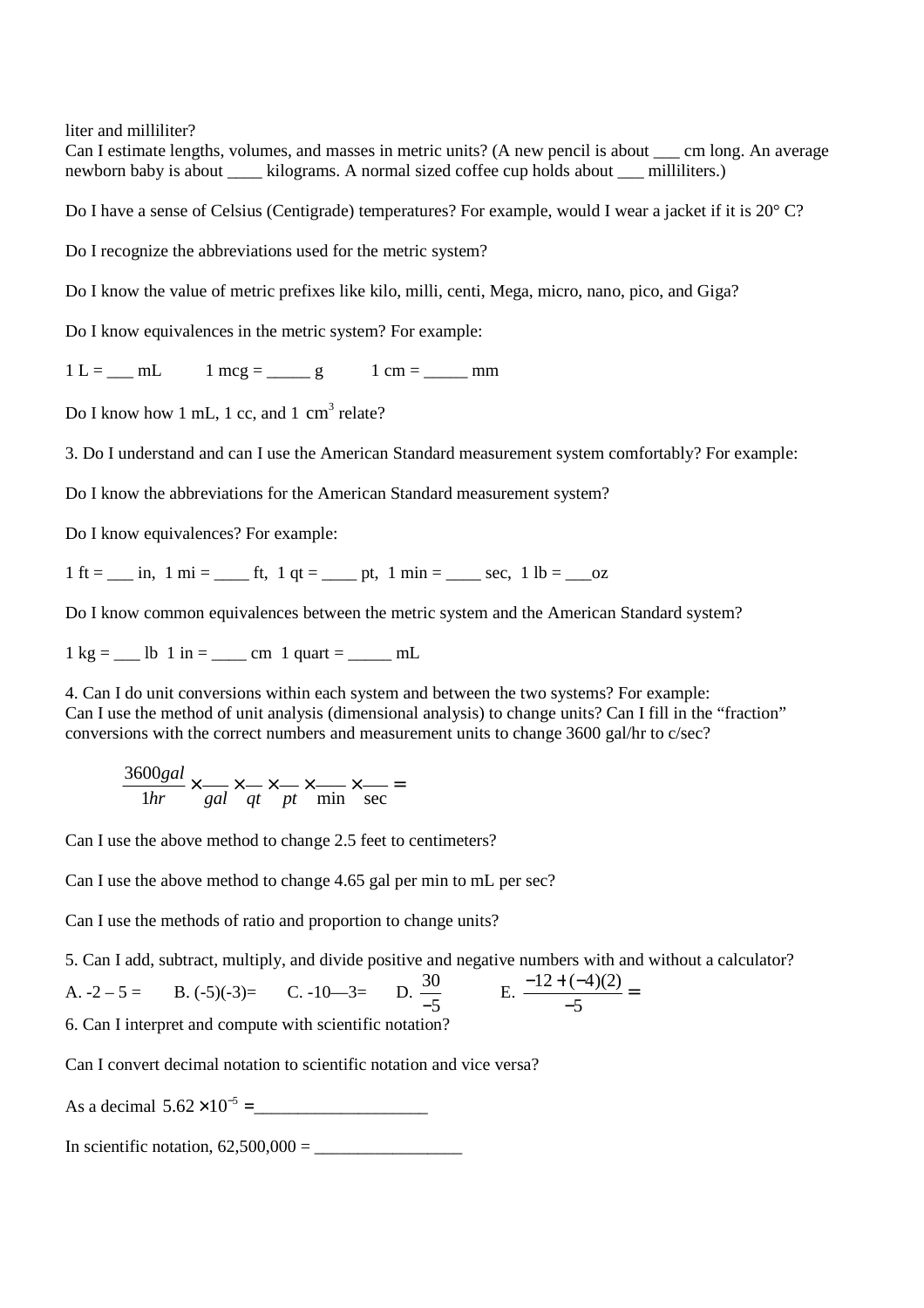When a number is in scientific notation can I tell if the number is a large number or a small number?

When two numbers are in scientific notation, can I tell which one is greater and do I have some idea of how much greater one is than the other?

Can I do problems like this by hand giving the answer in scientific notation?

A. 
$$
(3.5 \times 10^8) \times (4.0 \times 10^{-12}) =
$$
 B.  $\frac{2.5 \times 10^{-7}}{5.0 \times 10^{-15}} =$ 

Can I do the above problems with a calculator?

7. Can I interpret and compute with approximate numbers?

Do I know the different meanings of 4 m, 4.0 m, 4.00 m?

Can I round decimal numbers to a given place?

Can I count the number of significant digits (figures) in measurements?

0.0705 m has \_\_\_\_\_\_\_ significant digits

6450.0 m has \_\_\_\_\_\_\_ significant digits

7.00 x 10 –5 m has \_\_\_\_\_\_significant digits

Do I understand in a science class why the answer to  $5.4 \text{ m} + 17.26 \text{ m}$  is rounded to  $22.7 \text{ m}$ ?

Do I understand in a science class why the answer to  $(5.4 \text{ m})$  (17.26 m) is rounded to 93 sq. m.?

8. Can I use ideas of ratio and proportion comfortably?

Do I know what it means for quantities to stay in the same ratio?

Can I solve a proportion for a given unknown?

For example, solve this proportion for "P":

$$
\frac{(3.5)(7.8)}{125.8} = \frac{16.5P}{8.2}
$$

Do I know the difference between direct and inverse proportionality?

Do I know how to set up a proportion that will solve a word problem?

9. Can I compute with units when they are squared or cubed?

Can I calculate the equivalences for these? 1 ft<sup>2</sup> = \_\_\_\_\_\_\_\_\_in<sup>2</sup> 1m<sup>2</sup> = \_\_\_\_\_\_\_\_\_cm<sup>2</sup>

Can I take a linear equivalence and change it to an equivalence for cubic units?

1mm =10-3m means 1mm<sup>3</sup> = \_\_\_\_\_\_\_\_m<sup>3</sup>

Can I change  $\frac{1.2g}{\frac{3}{2}}$  $\frac{1.2g}{cm^3}$  to  $\frac{kg}{m^3}$  $\frac{nS}{m^3}$ ?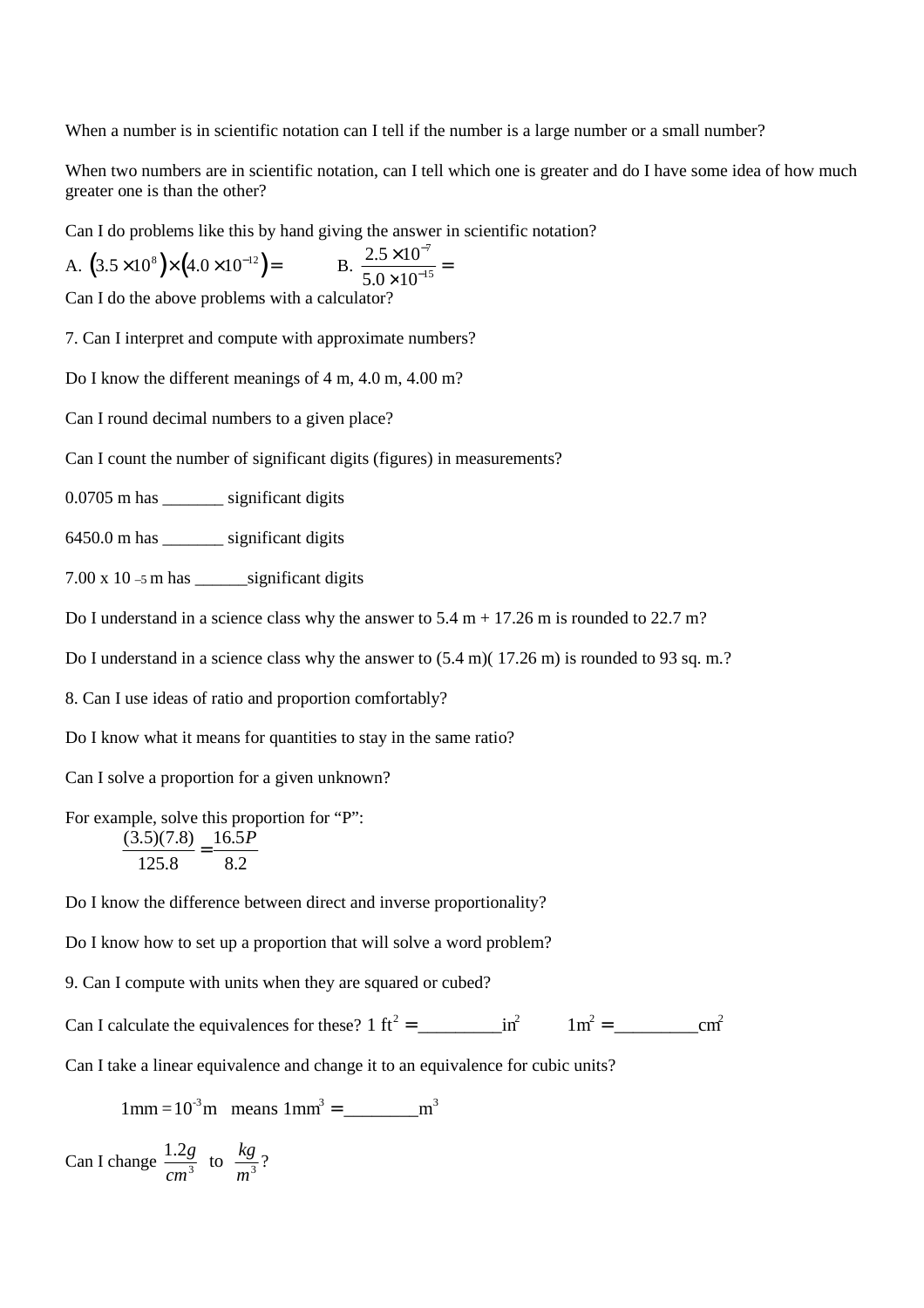10. Do I know how to handle units (labels) in many different types of situations? For example:

Can I simplify expressions like these and come out with the correct number and the correct units for the answer?

A. 
$$
\frac{(12m + 8m)(6m^2)}{(4m)(3sec)} = B. \frac{42mph}{7h} =
$$

11. Can I interpret graphs that others have made and can I make graphs of my own?

Can I obtain data from graphs? For example: given a graph showing height versus age, can I read the height for a specific age and can I read an age given a specific height?

Can I find the slope of the graph at a particular age? Do I understand that slope has both a numeric value and units (labels)?

Can I look at a graph and draw conclusions like, "As time increased, first the temperature increased rapidly then leveled off and stayed stable."

Can I make a graph out of data I have collected? (For example: heights of children versus ages.)

12. Can I use and compute with logarithms? For example:

Do I know roughly what it means to ask for the logarithm of a number?

Can I determine some specific logarithms by inspection? log  $1000 =$  \_\_\_, log10<sup>2.5</sup> =

Do I know why logarithms are used to describe phenomena like earthquakes, loudness, brightness, and acidity?

If I know the log  $M = 2.5937$  and log  $N = 4.5937$ , do I know how M and N relate?

With a calculator can I find these? log 623.5 = \_\_\_\_\_\_ log =log $(9.4 \times 10^{-16})$  = \_\_\_\_\_

Can I roughly estimate the logarithms of numbers without using a calculator?

 $log 84900$  is between and

log  $\log (6.2 \times 10^{-16})$  is between \_\_\_\_ and \_\_\_\_

13. Can I use percents comfortably to solve problems?

Can I compute the answers to percent problems?

36 is 18% of what number?

Can I solve word problems involving percents?

If 27% of a substance by mass is water, and a sample of the substance contains 43.0 grams of water, what is the mass of the sample?

Can I solve percent increase and decrease problems?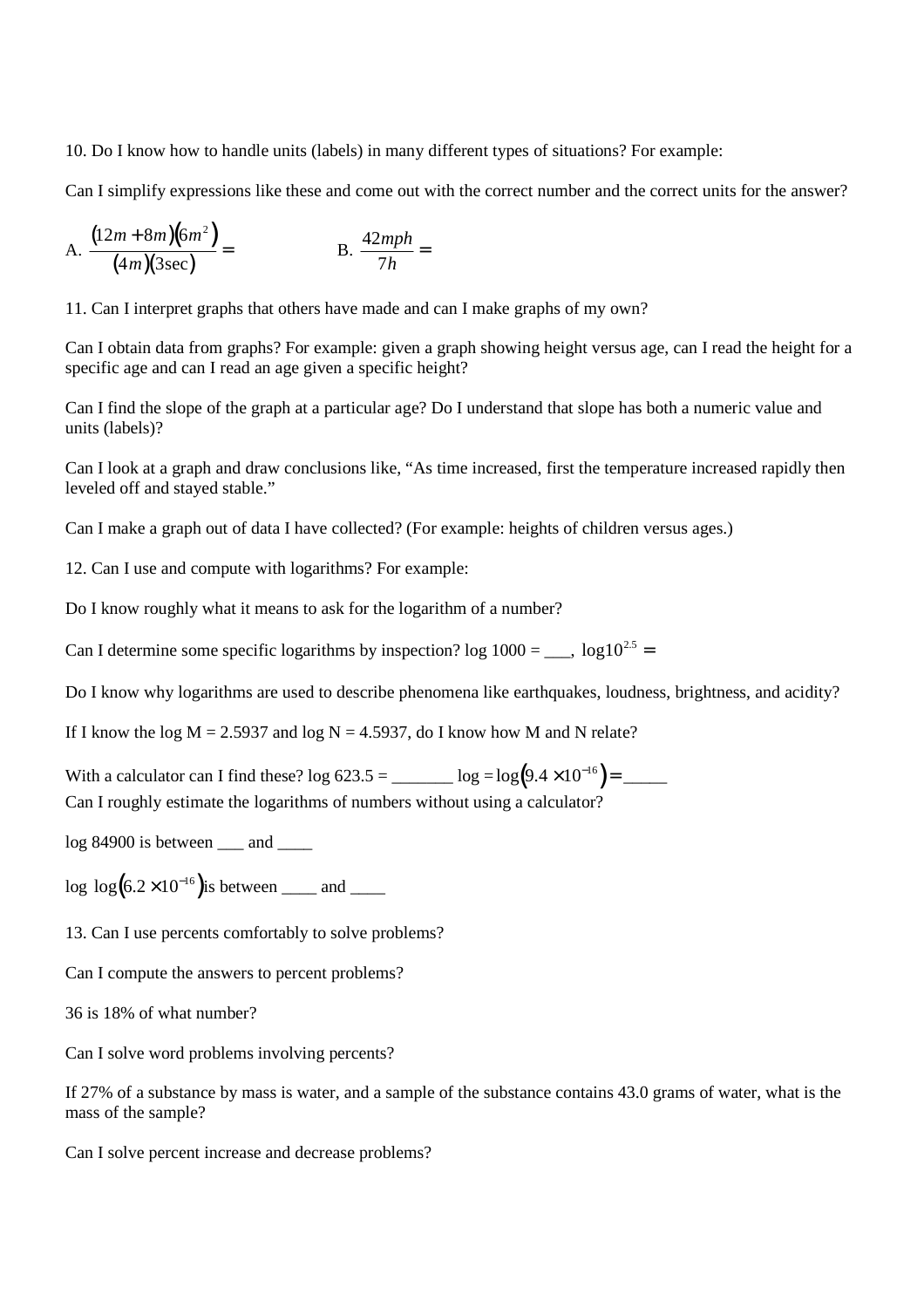A piece of elastic is stretched 28% to an increased length 35.0 cm? What was the original length? (The answer is not 25.2 cm but 27.3 cm.)

14. Can I evaluate formulas including units (labels)? For example:

Evaluate this formula for A if  $h = 3.4$ m,  $b_1 = 2.6$ m and  $b_2 = 1.8$ m

$$
A = \frac{1}{2}h(b_1 + b_2)
$$

Can I use the various Celsius / Fahrenheit formulas to convert from one scale to the other?

1.8*C* = *F* – 32 
$$
C = \frac{5(F - 32)}{9}
$$
  $F = \frac{9}{5}C + 32$ 

15. Can I solve simple equations for an unknown? For example:

Solve for N: 
$$
12.4 - N = 6.8
$$
  $\frac{4.5}{N} = 2.4$   $M = \frac{2}{5}(N-8)$ 

It might be a good idea to share this self assessment with the instructor of your next science class. This self assessment is not a substitute for the placement test. The actual placement test can be taken in Building 1 in the Testing office.

## **Try these questions as a review for the math 52 placement test.**

1] If 83% of a substance by mass is water and a sample of the substance contains 52 grams of water, what is the mass of the sample?

2] Simplify this conversion. Write the answer with the correct labels.

$$
\frac{2.3 \times 10^4 \text{ kg}}{1} \times \frac{1g}{10^{-3} \text{ kg}} \times \frac{10^2 \text{ cg}}{1g} =
$$

3] Solve using the unit or dimensional analysis process.

40 ft/ sec equals how many mi per hour?

4] How many significant digits are in each of the following:

A.  $0.0070$  B. 905.0 C. 3.4 x 104

5] Calculate the following:

A.  $\log 528 = \underline{\hspace{1cm}}$  B.log  $(5.4 \times 10^{-13}) = \underline{\hspace{1cm}}$  C.  $\log 10^{6.3} = \underline{\hspace{1cm}}$ 

6] Fill in the blanks.

A.  $1 \text{ cm} = \_ \text{mm}$ 

B. 450 grams  $=$   $\qquad \qquad$  kg